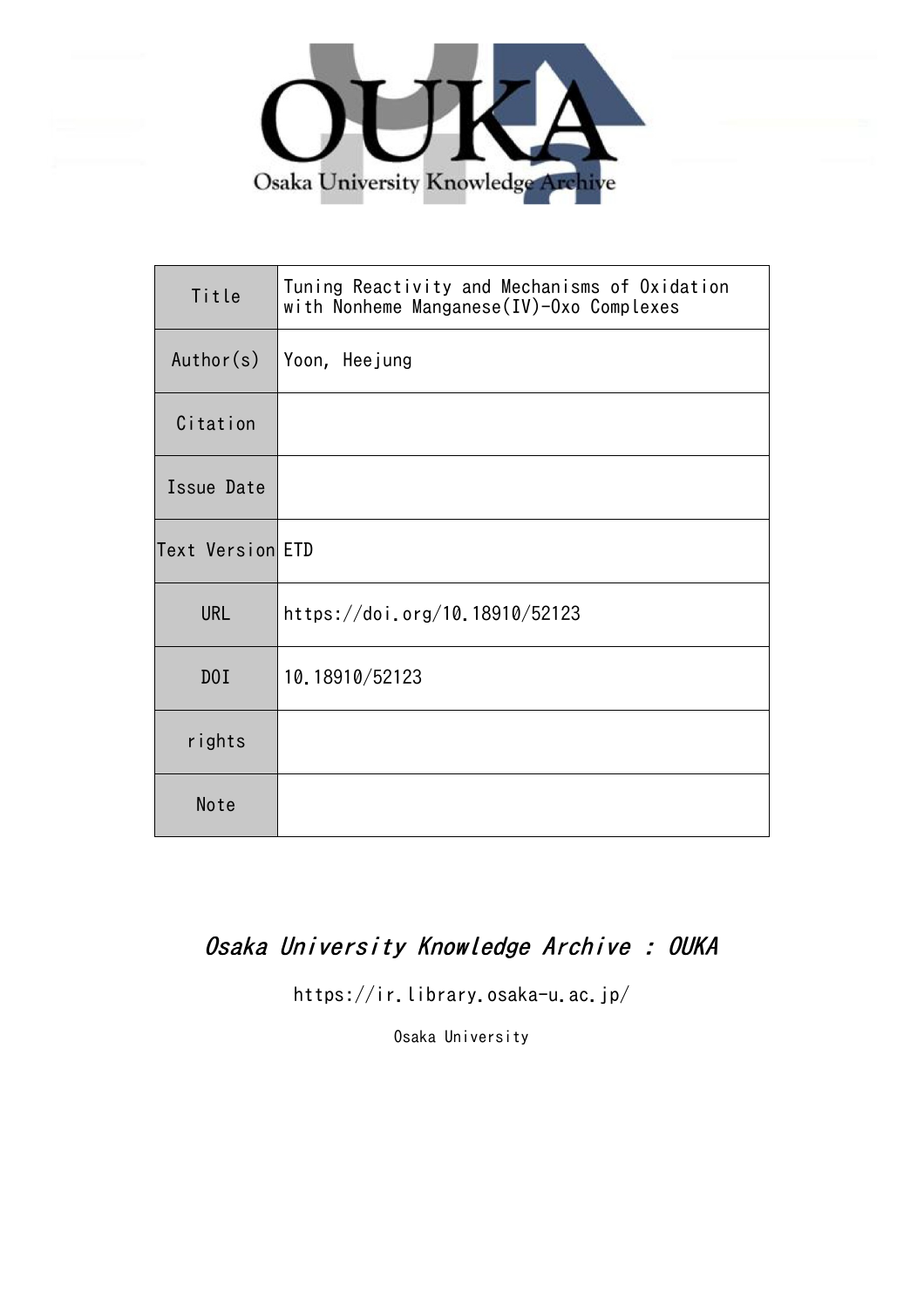| Abstract of Thesis |                                                                                                                                |  |  |  |  |  |  |
|--------------------|--------------------------------------------------------------------------------------------------------------------------------|--|--|--|--|--|--|
|                    | Name (Heejung Yoon)                                                                                                            |  |  |  |  |  |  |
| Title              | Tuning Reactivity and Mechanisms of Oxidation<br>with Nonheme Manganese(IV) Oxo Complexes<br>(ノンへムマンガン(IV)-オキソ錯体の反応性制御と酸化反応機構) |  |  |  |  |  |  |

Abstract of Thesis

In this thesis, tuning reactivity and mechanisms of oxidation with manganese(IV)-oxo complexes with pentadentate ligands has been focused. The factors that tune the redox reactivity of the oxo intermediates were thoroughly investigated especially with regard to the effects of Lewis acids (i.e., redox-inactive metal ions and proton) to the nonheme manganese(IV)-oxo moiety. In chapter 1, basic electron-transfer properties of a nonheme manganese(IV)-oxo complex have been investigated for the first time. In chapter 2, the mechanism of hydride transfer from NADH analogs to an nonheme manganese(IV)-oxo complex is compared with that of hydride transfer to an iron(IV)-oxo complex. In chapter 3, a mononuclear nonheme manganese(IV)-oxo complex binding redox-inactive scandium ion,  $[(L)Mn^{IV}(O)]^{2+}-(Sc^{3+})_2$ , has been synthesized and characterized with various spectroscopic methods. The reactivities of the nonheme manganese(IV)-oxo complex in the absence and presence of scandium ions were studied in oxygen atom transfer (OAT) and hydrogen atom transfer (HAT) reactions. In chapter 4, the fundamental electron-transfer properties of  $[(L)Mn^{IV}(O)]^{2+}-(Sc^{3+})_2$  have been investigated to provide mechanistic insight into sulfoxidation by  $[(L)Mn^{IV}(O)]^{2+}-(Sc^{3+})_{2}$ . In chapter 5, diprotonated nonheme manganese(IV)-oxo complexes,  $[(L)Mn^{IV}(O)]^{2+}-(HOTf)_{2}$ , were synthesized by adding HOTf (trifluoromethanesulfonic acid) to  $[(L)Mn^{IV}(O)]^{2+}$  complexes and were characterized by various spectroscopic methods. The fundamental electron-transfer properties of  $[(L)Mn^{IV}(O)]^{2+}-(HOTf)_2$  have also been investigated to compare the reactivities with OAT and HAT reactions.